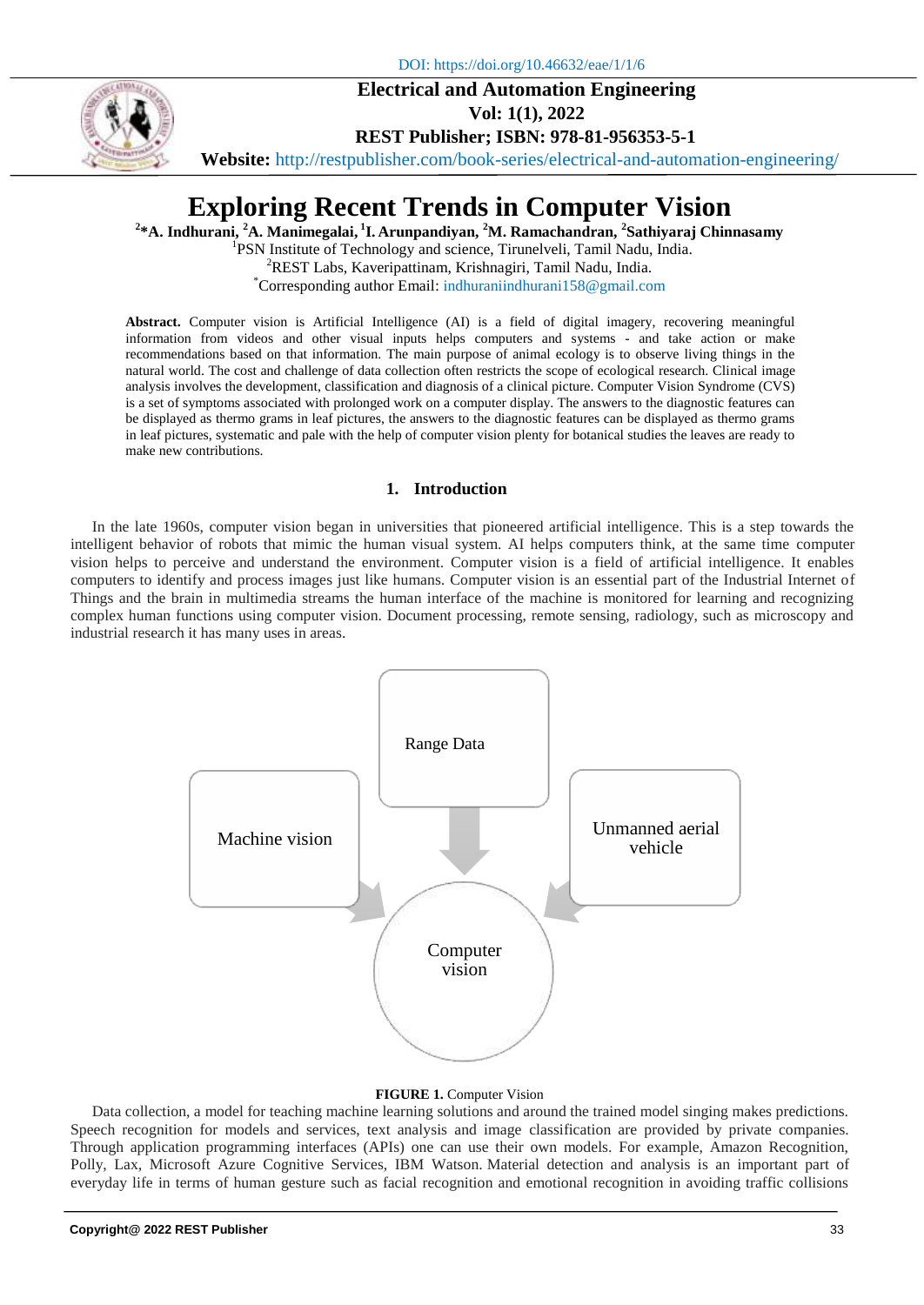containing object detection applications. An automated system has been developed to detect information about human faces with the help of orientations from images and videos. Maintaining biodiversity is expensive, logically difficult and takes time. Many animals are rare and mysterious and live in remote areas. The presence and behavior of animals' spatial and temporal measurements vary widely, also important as reproduction, hunting or death, but depends on the occasional observed event. Direct observation of these events causes disturbance to wildlife and is dangerous to the audience. Robust visual techniques are needed to accurately match measured functions with intensity, margin or range ("outliers") to ignore total errors in the data. Computer vision systems are very important when moving from controlled laboratory settings to actual applications. A machine view system views an image using the camera; also the computer process algorithm is in the system to process that data and illustrates the image before instructing other components. The computer view can be used alone without being part of a larger machine system.

**2. Computer Vision**





In many laboratory situations, Special lighting effects must have applications in computer vision testing, expert handling, inspection and assembly, because they reduce the computational problem and 3-D improve the reliability of material analysis. Generalized visual analysis, there is little concern that similar methods may not apply, especially to exterior doors. Jules' discoveries on the human interpretation of the random dot stereogram suggest a mechanism for localizing deeply separated yield patterns when viewed through a telescope, which triggered Mar and Polio's computer vision work on stereo imbalance analysis. To a computer vision researcher many years ago between an experienced photographer's camera posing for a triangle under perspective, discussion of possible solutions to the problem directed the number. This example is of computer vision. The community has considerable theoretical interest, but in practice there is no interest in photographic measurements. It is not possible to say that the computer is in view and stubborn. The IU community does not know much about the history of photography. Users can use instant visual feedback of the graphical display and if necessary, can change their gesture to achieve the desired effect. Make a turn in a game leaning a player, if he sees that he has not returned enough, he might have leaned a little more. Fortunately, fast, sophisticated computer vision algorithms that use interactive graphics applications have a prominent place. Some researchers have carried out related projects, including direct work at the Massachusetts Institute of Technology Media Lab and pioneering work by Kruger. However, for crop growth, macronutrients, secondary nutrients and a total of 17 essential elements are required, including micronutrients. It depends primarily on the subjective judgment of man, not on time or accuracy. Crop monitoring is an essential aspect of accurate farming that records information about different crop growth stages. Properly adjusting the crop growth environment and improving the growth environment will greatly help to improve productivity. Computer vision technology can detect the nuances of crop growth through real-time monitoring compared to manual operations. Changes in crops due to malnutrition occur much earlier than human monitoring and can provide a reliable and accurate basis for timely regulation. Most current game graphics systems, which require resizing of the 47 camera, achieve this using features within known levels of computer vision and display. This eliminates the hassle of specially fitted lenses and camera mounts and the ability to retrieve sensor data from the camera. In games such as football, key line markers are located at well-defined levels in the domain, and a linebased tracker is frequently used. In other sports, such as ice hockey or athletics, lines are less commonly used. And the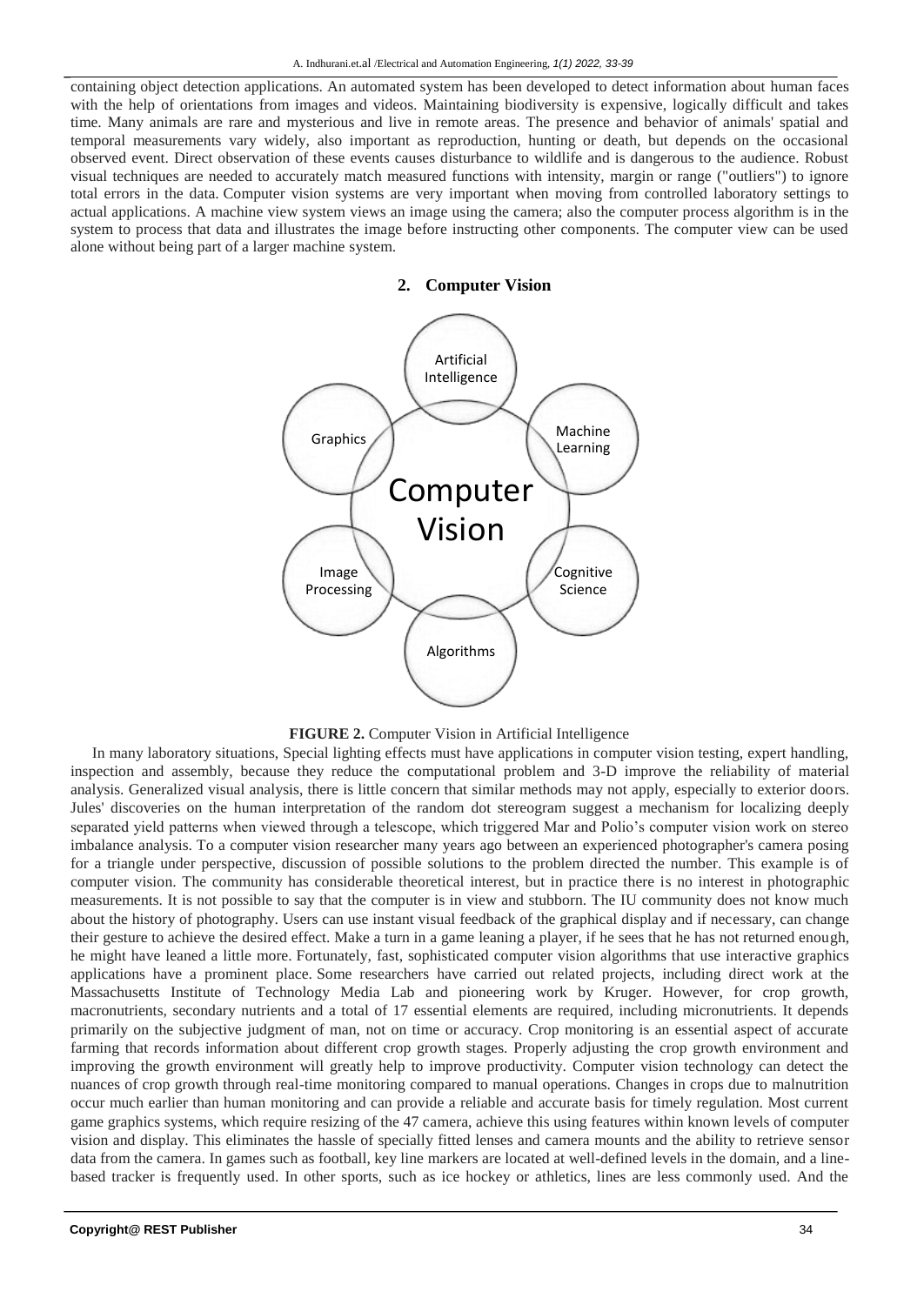common feature point tracker.However, sensor-based systems for direct use (such as swimming) are still used in applications with less reliable features. Especially in challenging situations, when standard camera mounting is not available and high angle accuracy is required. More use is required to deal with a zoom lens with a very narrow field. An example is the Cairo tracker created by Mo-Sys. For aerial systems, both Kyros and GPS were used, for example in US file coverage.

#### **3. Range Data**

Range Images are a special class of digital images. Every pixel of the border image is known; the reference reveals the distance between the frame and the visible scene. So, a Range film re-creates the 3D structure of a scene. Dynamic range is the range of the tonal difference between the light of an image and the darkness of an image. If the dynamic limit is high, more possible shadows may be specified, although the dynamic limit is not automatically correlated with the number of tones reproduced. In this paper, we obtain and analyze the MINPRAN Evaluator, providing a theoretical analysis of MINPRAN's capabilities (with support for simulation results), avoiding illusions and exceeding the 0.5 break point. Spontaneous modeling of MINPRAN we generalize to external distributions. Finally, in the data set many matches are reliable basic assessments to diagnose by modifying; from complex situations within the range of data taken we develop a robust technique for fitting surface patches. Of 43 autonomous organizations cameras, usually navigation Wheel auto meters and range sensors (sonar, radar and Lidar) it is handled by a set of sensors that includes a variety of sensors. For example, Tesla has its advanced driver assistance system for automation piloting many cameras, radar and ultrasonic. From multiple sensors linking information, using their complementary properties, also allows them to address the limitations of individual sensors. Example , configuration data loss or color information in range data missing cameras. Li et al using a completely modified neural network detects vehicles from range data. Encrypts the 3D location of points using 2D representation of 3D boundary data such as roller images with channels(In random order). Against dynamics, the model is basic. Model based, 3D approaches and 2D approaches, sensor mode (display light, infrared (IR) light, range data, etc.), sensors, standard sensors and mobile surveillance. Authentication, POS rating, POS rating, Utilization, Number of individuals per person, Number of components monitored, Centralized processing against distribution, Different operating type assumptions computer based. Security and health monitoring, will be monitored pictures of construction work or videos required. During construction sites monitor activities and document on construction sites monitor and document construction activities and video cameras to project managers widely used to provide live images of remote projects. Additionally, video using standard or pan-tilt-zoom cameras monitoring systems are common in construction. Inexpensive solution for computer vision based surveillance shooting. The use of 3D data has become popular as the latest 3D data sensitivity devices such as Provotskital are increasingly used in computer vision applications. 2D and 3D, respectively, perform object detection performance based on comparative data, as well as a combination of 2D and 3D data and 3D-based and integrated approaches that are more precise than 2D data-based accessibility. The 3D data based approach works best. .3D is less susceptible to light or color variations due to data sensitivity, has geometric notes and provides better separation from background. In construction, laser-based 3D imaging systems and stereo-vision systems are commonly used to collect real-time 3D data on construction sites.

#### **4. Machine Vision**

In the particular application we have discussed in this paper, if you can extract the most reliable line map from the image, if you can extract the most reliable line map from the image, for example, humans can match road networks by fitting two or three roads facing each other. In the particular application we have discussed in this paper, if you can extract the most reliable line map from the image, for example, humans can match road networks by fitting two or three roads facing each other. Similarly, by recognizing a small subgroup Items can often be identified. In principle, this should also be possible from a mechanical point of view. These observations identify the face in the human eye although we do not have a standard theory (we do not have all the elements that make up such a theory), they provide useful hints and controls for each other. For this reason, computer vision guides the continuous efforts of researchers. We hope they are useful. To measure the length of a fish another method using an Image processing System (Arnerson et al., 1991) detection of parasites (Peppy, 1970) and bones (Huss et al., 1985), recently the performance of the vision system and prices industry are approaching acceptable limits. Describing a computer vision system, this is  $a + 2\%$  error and It is possible to measure the length of a fish with a capacity of 75 fish per minute. This positive result is the common identity of families. It also confirms a general understanding of the possibilities of machine vision. Unique like the Meir Free Printing pattern in clicking images machine-vision the possible dependencies associated with collections we also explored the extent to which the system is used. Low on both clicking and wolf collections all orders with 50 images We have selected Laurels, Magnoliales, Malpighiales, Marvels and Myrtales.95 The secondary process allows us to go beyond this. Cognitive inference of a given information, trigger, completion, integration, "filling in the gaps", i.e. guessing what is not. Approaching the problem this way is mechanical in the background of the view. The second process is the first or, the second process is the first or helps to reduce gaps created by defects within brackets. Active visual perception, object recognition and manipulation can be directed towards different goals. For a relatively small database, this is our classification generalization of the system Exaggerates performance. However, for the classification of these results for Mechanical Display approaches Is the micro structure.114 different Plasmodium species to each other are different and conventional blood components and their characteristic patterns from artifacts (morphology) and differ by color properties. The Properties of images used, then color variations to be noted. Because the teacher said for general mechanical viewing purposes calibration of various studies in imaging and point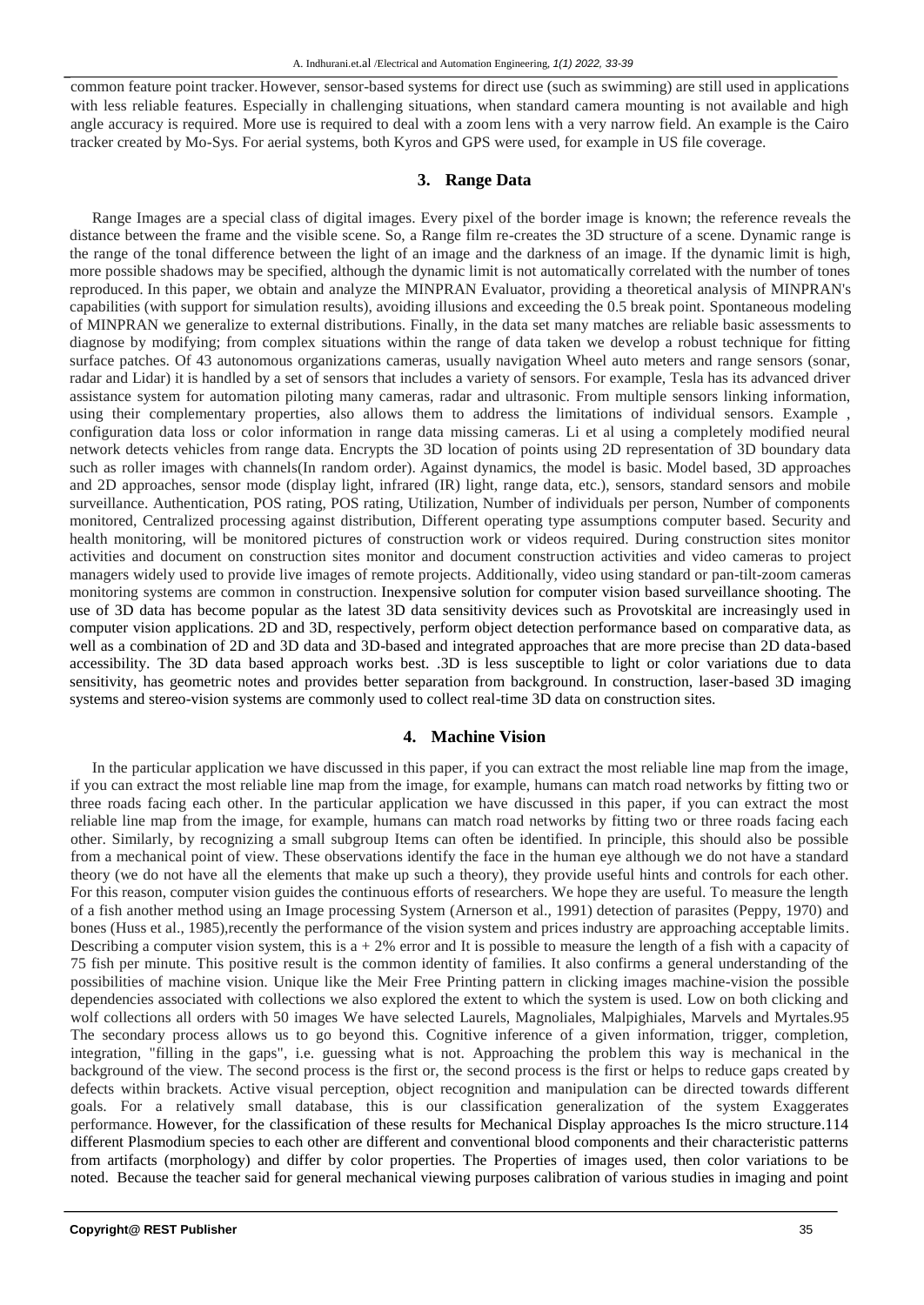to the problem of color consistency. However, it is difficult to tell even with microscopic imaging. This requires special approaches. What is the difference between microscopic imaging? The Lambert an surface model based calculations and note color charts are not appropriate to use, because the surface of the sensor (or human eye) did not receive light reflected from.

#### **5. Unmanned Aerial Vehicle**

New computer viewing devices have opened up new avenues for image data collection. Civilian scientists and aerial sensors, timeless video, Camera Drops automatic counting data extracted by. In particular, high definition commercial satellites and unmanned aerial vehicle images. The door uses aerodynamic forces to deliver lift, can fly automatically or run long distances, can be expensive or redeemable, and can carry dangerous or lifeless loads. UAV is a term commonly used formally. However, according to the Unmanned Aerial Vehicle, missiles with warships are not considered UAVs use events. Since the vehicle is an ammunition and unmanned aerial vehicle (UAS), the term is used by the US Department of Defense (DF DOT).And an aerial road map of the United States Federal Aviation Administration (FA).International Civil Aviation Organization (ICAO) and the British Civil Aviation Authority this word was adopted by, also the EU SESAR Joint Venture Plan Map 2020 was used for the SESAR Joint Venture Research (ATM). Many similar terms are in use."No population" and "no population" are sometimes used interchangeably as "uninhabited". In addition to software, autonomous drones are advanced use technologies such as cloud computing, computer vision, artificial intelligence, machine learning, in-depth learning and heat sensors that allow doing without human intervention. Under the new rules, which came into force, the term RPAS (Remote Pilot Aircraft System) was adopted by the Government of Canada, a set of configurable components that include the remote aircraft, its control station, and command. And other components required during operation."Control the elements". Accident Report UAV: When an accident occurs on the road, human life depends entirely on the rescue team. How quickly a team can achieve an accident; sometimes due to inefficient conditions, they can be delayed. Police UAV: Nowadays, the traffic police are equipped with the latest technologies. CCTV is about traffic safety rules, this is a common technique. If anyone goes beyond the speed limit, it will be reported on CCTV. Once people know how to handle these traffic rules, they change their speed according to the CCTV camera locations. Such technologies can also be used in speed cameras and UAVs embedded in police vehicles.

#### **6. Conclusion**

Computer vision is hard, and to dig deeper into that universe takes a lot of effort, but image classification, this is a complex computer vision problem, deep learning methods, such as object detection and face detection complex results must be achieved. The importance of computer vision lies in the problems it solves. Helping the digital world to interact with the physical world is one of the key technologies. Computer vision self-driving cars let their surroundings feel. Computer vision is much improved and is one of the fastest growing sectors. According to Grand View research, the global computer vision market is estimated at \$ 11.32 billion by 2020 and is expected to expand at an annual growth rate of 7.3% from 2021 to 2028.Self-driving vehicles have a long history. Traditionally, problems with human size or congestion have been underestimated in achieving performance in this work. Achieve safe self-driving strength and high accuracy in weather (snow, rain, night) difficulties.

#### **Reference**

- [1]. Brutto, M. Lo, and Paola Meli. "Computer vision tools for 3D modelling in archaeology." *International Journal of Heritage in the Digital Era* 1, no. 1\_suppl (2012): 1-6.
- [2]. Wilf, Peter, Shengping Zhang, Sharat Chikkerur, Stefan A. Little, Scott L. Wing, and Thomas Serre. "Computer vision cracks the leaf code." *Proceedings of the National Academy of Sciences* 113, no. 12 (2016): 3305-3310.
- [3]. Khanna, M. Rajesh, A. Rengarajan, R. Prabu, and S. Siva Shankar. "Perception and Eradication of Energy Exhausting Attacks in WSN." Indian Journal of Science and Technology 9, no. 22 (2016).
- [4]. Sarkar, Sudeep, and Kim L. Boyer. "Perceptual organization in computer vision: A review and a proposal for a classificatory structure." *IEEE Transactions on Systems, Man, and Cybernetics* 23, no. 2 (1993): 382-399.
- [5]. Geethamani, R., T. S. Karthik, M. Deivakani, Vishal Jain, Anand Mohan, Meenu Chopra, Cosmena Mahapatra, and T. C. Manjunath. "Implementation of wireless home-based automation and safety arrangement using power electronic switches." Materials Today: Proceedings (2021).
- [6]. Wilf, Peter, Shengping Zhang, Sharat Chikkerur, Stefan A. Little, Scott L. Wing, and Thomas Serre. "Computer vision cracks the leaf code." *Proceedings of the National Academy of Sciences* 113, no. 12 (2016): 3305-3310.
- [7]. Shahdad, Syed Yasmeen, Mudassir Khan, Habeeba Sultana, Mohammad Ashfaq Hussain, and Syeda Meraj Bilfaqih. "Routing Protocols for Constraint Devices Internet of Things Network." In 2019 International Conference on Communication and Signal Processing (ICCSP), pp. 0114-0117. IEEE, 2019.
- [8]. Abeywardena, Ishan Sudeera, S. Raviraja, and Choy Yoong Tham. "Conceptual framework for parametrically measuring the desirability of open educational resources using D-index." The International Review of Research in Open and Distributed Learning 13, no. 2 (2012): 59-76.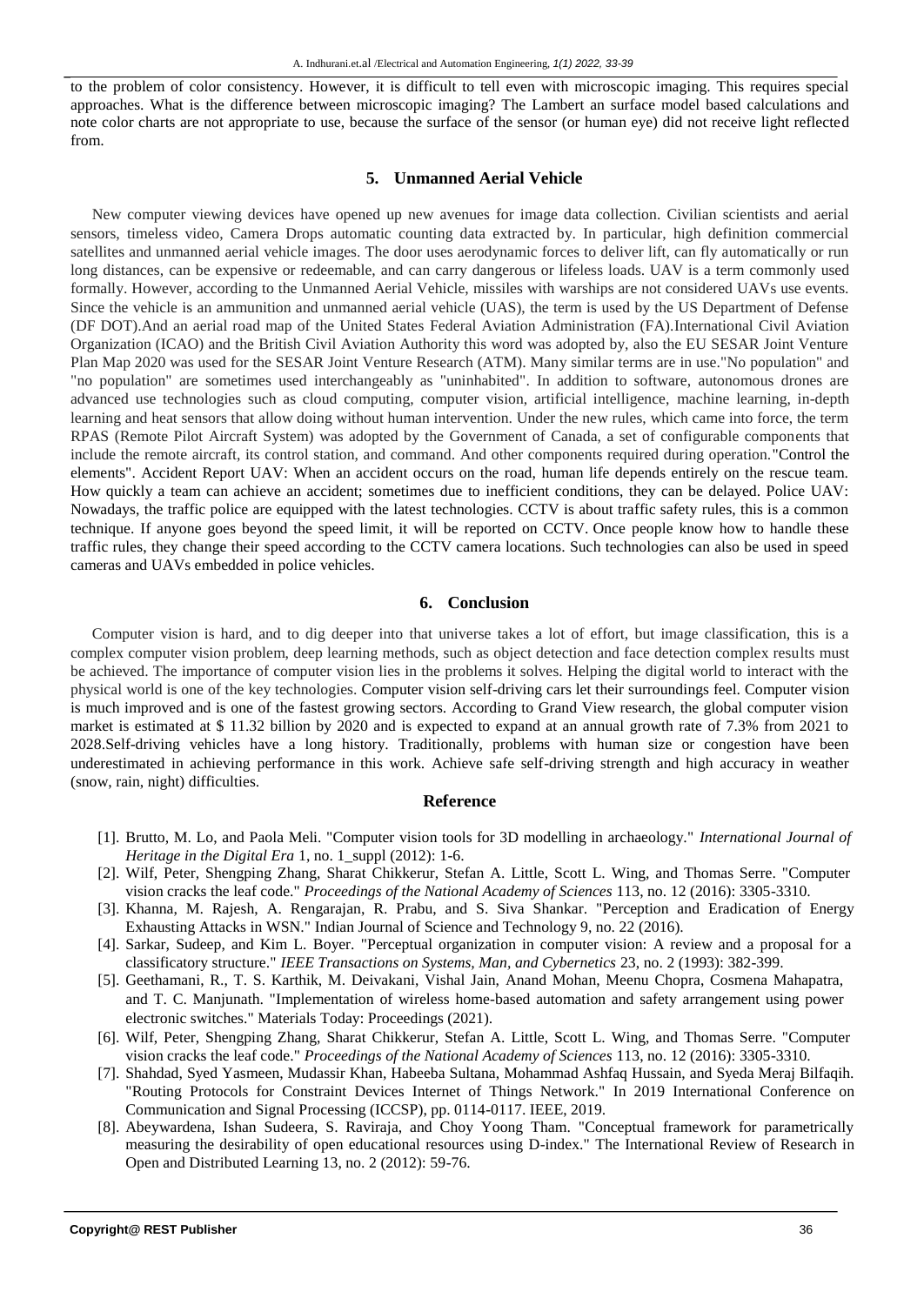- [9]. Sebe, Nicu, Ira Cohen, Ashutosh Garg, and Thomas S. Huang. *Machine learning in computer vision*. Vol. 29. Springer Science & Business Media, 2005.
- [10]. Blehm, Clayton, Seema Vishnu, Ashbala Khattak, Shrabanee Mitra, and Richard W. Yee. "Computer vision syndrome: a review." *Survey of ophthalmology* 50, no. 3 (2005): 253-262.
- [11]. Tibadia, Rajkumar, Koustubh Patwardhan, Dhrumil Shah, Dinesh Shinde, Rakesh Chaudhari, and Kanak Kalita. "Experimental investigation on hole quality in drilling of composite pipes." Transactions of the Canadian Society for Mechanical Engineering 42, no. 2 (2018): 147-155.
- [12]. Kiruthiga, G., and M. Mohanapriya. "An adaptive signal strength based localization approach for wireless sensor networks." Cluster Computing 22, no. 5 (2019): 10439-10448.
- [13]. Janai, Joel, Fatma Güney, Aseem Behl, and Andreas Geiger. "Computer vision for autonomous vehicles: Problems, datasets and state of the art." *Foundations and Trends® in Computer Graphics and Vision* 12, no. 1–3 (2020): 1-308.
- [14]. Kumari, G. Vimala, G. Sasibhushana Rao, and B. Prabhakara Rao. "New bacteria foraging and particle swarm hybrid algorithm for medical image compression." Image Analysis & Stereology 37, no. 3 (2018): 249-275.
- [15]. Khan, Mudassir, Aadarsh Malviya, and Mahtab Alam. "Map Reduce clustering in Incremental Big Data processing." International Journal of Innovative Technology and Exploring Engineering (IJITEE) ISSN (2019): 2278-3075.
- [16]. Sekaran, S. Chandra, V. Saravanan, R. RudraKalyanNayak, and S. Siva Shankar. "Human Health and Velocity Aware Network Selection Scheme for WLAN/WiMAX Integrated Networks with QoS." Int. J. Innov. Technol. Explor. Eng.(IJITEE), ISSN: 2278-3075.
- [17]. Alessa, Nazek, K. Tamilvanan, K. Loganathan, T. S. Karthik, and John Michael Rassias. "Orthogonal stability and nonstability of a generalized quartic functional equation in quasi--normed spaces." Journal of Function Spaces 2021 (2021).
- [18]. Jarvis, Ray A. "A perspective on range finding techniques for computer vision." *IEEE Transactions on Pattern Analysis and Machine Intelligence* 2 (1983): 122-139.
- [19]. Hartley, Richard I., and Joseph L. Mundy. "Relationship between photogrammmetry and computer vision." *Integrating photogrammetric techniques with scene analysis and machine vision* 1944 (1993): 92-105.
- [20]. Manikandan, G., and S. Srinivasan. "An efficient algorithm for mining spatially co-located moving objects." American Journal of Applied Sciences 10, no. 3 (2013): 195-208.
- [21]. Goyal, Vishal, Vinay Kumar Deolia, and Tripti Nath Sharma. "Robust sliding mode control for nonlinear discretetime delayed systems based on neural network." Intelligent Control and Automation 6, no. 01 (2015): 75.
- [22]. Raviraja, S., and Saif Saeed Osman. "A novel technique for malaria diagnosis using invariant moments and by image compression." In 4th Kuala Lumpur International Conference on Biomedical Engineering 2008, pp. 730-733. Springer, Berlin, Heidelberg, 2008.
- [23]. Chaudhari, Rakesh, Riddhish Parekh, and Asha Ingle. "Reliability of dissimilar metal joints using fusion welding: A Review." In International Conference on Machine Learning, Electrical and Mechanical Engineering (ICMLEME: 2014).–2014. 2014.
- [24]. Freeman, William T., David B. Anderson, P. Beardsley, Chris N. Dodge, Michal Roth, Craig D. Weissman, William S. Yerazunis et al. "Computer vision for interactive computer graphics." *IEEE Computer Graphics and Applications* 18, no. 3 (1998): 42-53.
- [25]. Tian, Hongkun, Tianhai Wang, Yadong Liu, Xi Qiao, and Yanzhou Li. "Computer vision technology in agricultural automation—A review." *Information Processing in Agriculture* 7, no. 1 (2020): 1-19.
- [26]. Agrawal, Alka, Vishal Goyal, and Puneet Mishra. "Adaptive control of a nonlinear surge tank-level system using neural network-based PID controller." In Applications of artificial intelligence techniques in engineering, pp. 491- 500. Springer, Singapore, 2019.
- [27]. Kumari, G. Vimala, G. Sasibhushana Rao, and B. Prabhakara Rao. "Flower pollination-based K-means algorithm for medical image compression." International Journal of Advanced Intelligence Paradigms 18, no. 2 (2021): 171- 192.
- [28]. Shankar, S. Siva, and A. Rengarajan. "Puzzle based highly secure steganography." In 2017 International Conference on Algorithms, Methodology, Models and Applications in Emerging Technologies (ICAMMAET), pp. 1-5. IEEE, 2017.
- [29]. Mohankumar, Madhan, A. N. Shankar, T. S. Karthik, R. Saravanakumar, Hemakesavulu Oruganti, S. Venkatesa Prabhu, and N. Rakesh. "A Comparative Study on Crack-Healing Ability of Al2O3/SiC Structural Ceramic Composites Synthesized by Microwave Sintering and Conventional Electrical Sintering." Advances in Materials Science and Engineering 2021 (2021).
- [30]. Rao, P. Srinivasa, K. Thammi Reddy, and MHM Krishna Prasad. "A novel and efficient method for protecting internet usage from unauthorized access using map reduce." International Journal of Information Technology and Computer Science 3 (2013): 49-55.
- [31]. Khan, Mudassir, and Aadarsh Malviya. "Big data approach for sentiment analysis of twitter data using Hadoop framework and deep learning." In 2020 International Conference on Emerging Trends in Information Technology and Engineering (ic-ETITE), pp. 1-5. IEEE, 2020.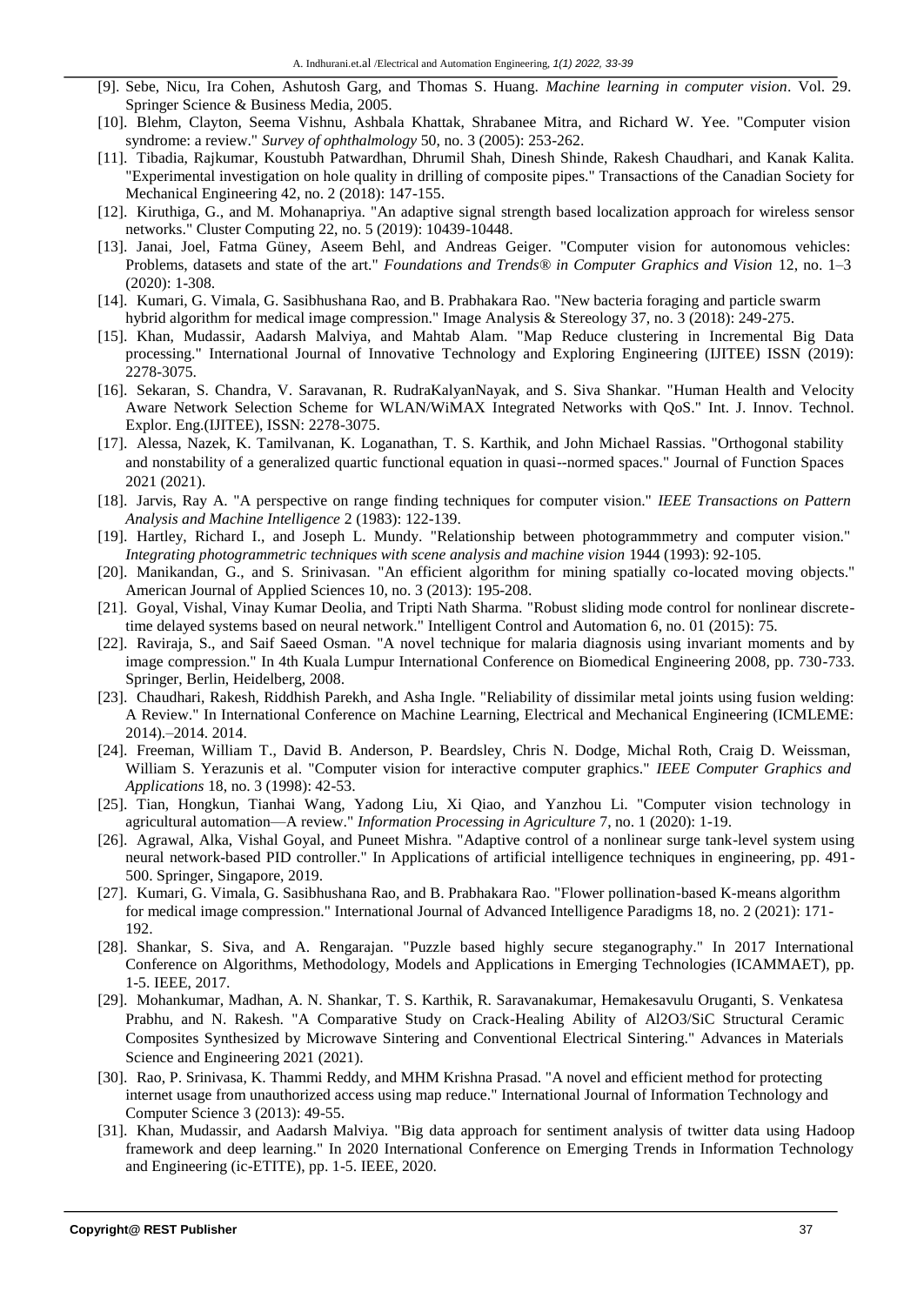- [32]. Thomas, Graham, Rikke Gade, Thomas B. Moeslund, Peter Carr, and Adrian Hilton. "Computer vision for sports: Current applications and research topics." *Computer Vision and Image Understanding* 159 (2017): 3-18.
- [33]. Weinstein, Ben G. "A computer vision for animal ecology." *Journal of Animal Ecology* 87, no. 3 (2018): 533-545.
- [34]. Kareem, Sameem Abdul, S. Raviraja, Namir A. Awadh, Adeeba Kamaruzaman, and Annapurni Kajindran. "Classification and regression tree in prediction of survival of aids patients." Malaysian Journal of Computer Science 23, no. 3 (2010): 153-165.
- [35]. Rao, P. Srinivasa, and S. Satyanarayana. "Privacy preserving data publishing based on sensitivity in context of Big Data using Hive." Journal of Big Data 5, no. 1 (2018): 1-20.
- [36]. Chaudhari, Rakesh, Asha Ingle, and Kanak Kalita. "Stress analysis of dissimilar metal weld between carbon steel and stainless steel formed by transition grading technique." Materials Today: Proceedings 2, no. 4-5 (2015): 1657- 1664.
- [37]. Sangeetha, S. Brilly, R. Sabitha, B. Dhiyanesh, G. Kiruthiga, N. Yuvaraj, and R. Arshath Raja. "Resource Management Framework Using Deep Neural Networks in Multi-Cloud Environment." In Operationalizing Multi-Cloud Environments, pp. 89-104. Springer, Cham, 2022.
- [38]. Goyal, Vishal, Puneet Mishra, Aasheesh Shukla, Vinay Kumar Deolia, and Aarti Varshney. "A fractional order parallel control structure tuned with meta-heuristic optimization algorithms for enhanced robustness." Journal of Electrical Engineering 70, no. 1 (2019): 16-24.
- [39]. Chandrasekaran, Raja, and Balaji Loganathan. "Retinopathy grading with deep learning and wavelet hyperanalytic activations." The Visual Computer (2022): 1-16.
- [40]. Stewart, Charles V. "MINPRAN: A new robust estimator for computer vision." *IEEE Transactions on Pattern Analysis and Machine Intelligence* 17, no. 10 (1995): 925-938.
- [41]. Janai, Joel, Fatma Güney, Aseem Behl, and Andreas Geiger. "Computer vision for autonomous vehicles: Problems, datasets and state of the art." *Foundations and Trends® in Computer Graphics and Vision* 12, no. 1–3 (2020): 1-308.
- [42]. Manikandan, G., and S. Srinivasan. "Traffic control by bluetooth enabled mobile phone." International Journal of Computer and Communication Engineering 1, no. 1 (2012): 66.
- [43]. Goyal, Vishal, Puneet Mishra, and Vinay Kumar Deolia. "A robust fractional order parallel control structure for flow control using a pneumatic control valve with nonlinear and uncertain dynamics." Arabian Journal for Science and Engineering 44, no. 3 (2019): 2597-2611.
- [44]. Khan, Mudassir, and Mohd Dilshad Ansari. "Multi-criteria software quality model selection based on divergence measure and score function." Journal of Intelligent & Fuzzy Systems 38, no. 3 (2020): 3179-3188.
- [45]. Moeslund, Thomas B., and Erik Granum. "A survey of computer vision-based human motion capture." *Computer vision and image understanding* 81, no. 3 (2001): 231-268.
- [46]. Seo, JoonOh, SangUk Han, SangHyun Lee, and Hyoungkwan Kim. "Computer vision techniques for construction safety and health monitoring." *Advanced Engineering Informatics* 29, no. 2 (2015): 239-251.
- [47]. Abidin, Shafiqul, and Manu Ahuja. "Infra Red Radiation Detection using Paassive Infrared Sensor." International Journal of Computer Applications 152, no. 5 (2016).
- [48]. Bhuvaneswari, G., and G. Manikandan. "A novel machine learning framework for diagnosing the type 2 diabetics using temporal fuzzy ant miner decision tree classifier with temporal weighted genetic algorithm." Computing 100, no. 8 (2018): 759-772.
- [49]. Raja, Chandrasekaran, and Narayanan Gangatharan. "Incorporating Phase Information for Efficient Glaucoma Diagnoses Through Hyper-analytic Wavelet Transform." In Proceedings of Fourth International Conference on Soft Computing for Problem Solving, pp. 329-343. Springer, New Delhi, 2015.
- [50]. Rashid, Ekbal, Mohd Dilshad Ansari, Vinit Kumar Gunjan, and Mudassir Khan. "Enhancement in teaching quality methodology by predicting attendance using machine learning technique." In Modern approaches in machine learning and cognitive science: a walkthrough, pp. 227-235. Springer, Cham, 2020.
- [51]. Christmas, William J., Josef Kittler, and Maria Petrou. "Structural matching in computer vision using probabilistic relaxation." *IEEE Transactions on pattern analysis and machine intelligence* 17, no. 8 (1995): 749-764.
- [52]. Abidin, Shafiqul, Vikas Rao Vadi, and Ankur Rana. "On Confidentiality, Integrity, Authenticity, and Freshness (CIAF) in WSN." In Advances in Computer, Communication and Computational Sciences, pp. 87-97. Springer, Singapore, 2021.
- [53]. Bhuvaneswari, G., and G. Manikandan. "An intelligent intrusion detection system for secure wireless communication using IPSO and negative selection classifier." Cluster Computing 22, no. 5 (2019): 12429-12441.
- [54]. Goyal, Vishal, Vinay Kumar Deolia, and Tripti Nath Sharma. "Neural network based sliding mode control for uncertain discrete-time nonlinear systems with time-varying delay." International Journal of Computational Intelligence Research 12, no. 2 (2016): 125-138.
- [55]. Balaji, L., K. K. Thyagharajan, Chandrasekaran Raja, and A. Dhanalakshmi. "An optimal mode selection algorithm for scalable video coding." International Journal of Computational Vision and Robotics 10, no. 2 (2020): 143-155.
- [56]. Sinha, Pawan, Benjamin Balas, Yuri Ostrovsky, and Richard Russell. "Face recognition by humans: Nineteen results all computer vision researchers should know about." *Proceedings of the IEEE* 94, no. 11 (2006): 1948-1962.
- [57]. Strachan, N. J. C. "Length measurement of fish by computer vision." *Computers and electronics in agriculture* 8, no. 2 (1993): 93-104.